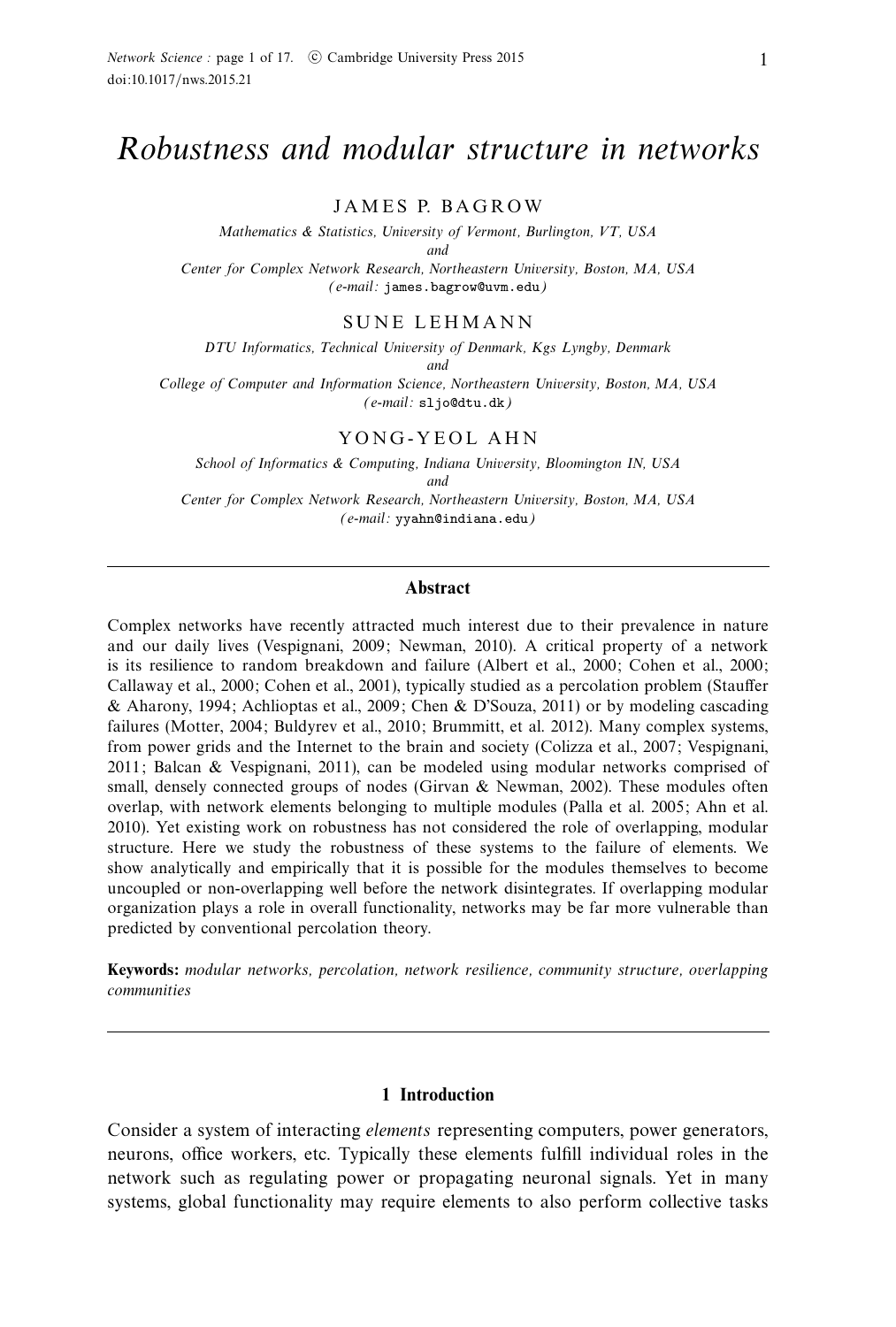of sufficient complexity that they cannot be completed by single elements. The elements must instead work closely in teams, forming densely interconnected *modules*. These tasks may be parallelized computations, protein biosynthesis, or higher-order neurological functions such as visual processing or speech production.

Among various ways that modules can communicate or jointly function with each other, a prominent one is sharing common elements across modules. Such overlapping elements may result from, e.g. pleiotropy in the genome (Stearns, 2010) or "structural folds" in social systems (Vedres & Stark, 2010). In biological networks, functional modules often coordinate by sharing common elements. For instance, the recent yeast protein complex catalogue, with high-quality hand-curated protein complex data, showed that a significant fraction of proteins belong to multiple protein complexes (Pu et al., 2009). In functional brain networks, overlap may indicate regions that integrate, e.g., visual and auditory sensory cues (Kaiser, 2011), while in structural brain networks it was shown that "confluence zones" that integrate information from other regions tend to participate in multiple modules (de Reus et al., 2014). In large human organizations, liaison jobs—where workers coordinate cross-team activities by spending significant time in multiple teams—are common (Galbraith, 1974). For instance, many companies implement hierarchical management systems, where a manager oversees several teams. In such cases, coordination between the teams are arranged mainly by the manager who works with all the teams, playing the role of the overlapping element. Moreover, collaboration and management across multiple locations frequently takes the form of swapping or dispatching personnel across places. Another example is the systems analyst (Kaiser & King, 1982). Systems analysts help organizations to improve their information technology offerings by liaising between end users or external vendors outside the organization and the programming teams of the organization itself. Similarly, the militaries of many nations have command structures dedicated to liaising between different military branches during joint operations, including with the militaries of other countries (Vego, 2009).

Inspired by these examples, we ask how these networks respond when a random fraction of elements fail: can the modules become uncoupled (i.e. non-overlapping) before the network loses global connectivity? Random failures provide a general model of, e.g. a traumatic brain injury or degenerative disease. If enough elements fail, overlap may be lost and some or all modules may no longer be able to complete their tasks (higher brain functions are lost) even though the network may remain connected (simpler autonomic responses persist). Likewise, an individual module may fail if too many of its member elements cease to function. These effects in combination may lead to a loss of modular overlap in the system, which by our simplified assumptions causes impairment to the entire system. See Figure 1 for an example illustrating how the loss of a random element may cause a module to fail.

The rest of this paper is organized as follows. In Section 2, we study the robustness of an analytically tractable model of modular networks (Sections 2.1 and 2.2), as well as additional models of modules (Section 2.3) and models of how those modules may respond to random failures and targeted attacks (Section 2.4). Section 3 supports these results with studies of four empirical network datasets covering very different research domains. Finally, in Section 4, we discuss the context of this work and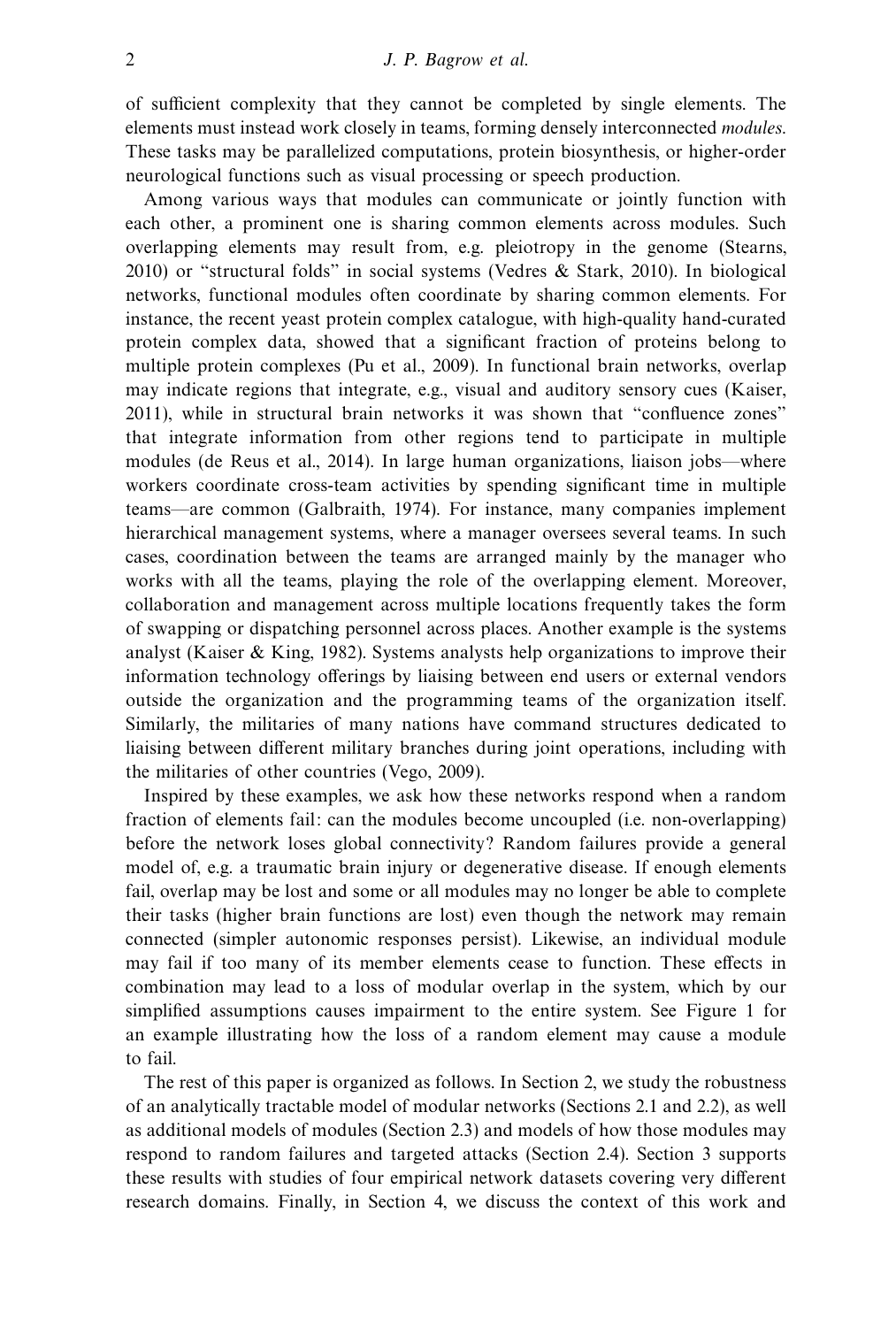

Fig. 1. Modeling failures in modular networks. We analyze two networks, one representing the linkages between network elements (a) and a second detailing the overlapping connectivity between the modules themselves (b). In this example, the failure of element 3 leads to the loss of module B, since B no longer has sufficient members to complete its collective task. This causes the module network to become disconnected (bottom) even though the element network remains connected. (color online)

how it may apply to the practical issue of missing data during the detection of overlapping and non-overlapping communities in real-world network datasets.

## 2 Modeling modular networks

Networks with overlapping modular structure can be well modeled with a bipartite graph, also known as an affiliation network (Wasserman & Faust, 1994). This network consists of two types of nodes representing the elements and the modules and undirected links representing which elements belong to which modules. Links in the bipartite graph only connect element nodes to module nodes. The network is characterized by two degree distributions,  $r_m$  and  $s_n$ , governing the fraction of elements that belong to m modules and the fraction of modules that contain n elements, respectively (Newman et al., 2002; Newman et al., 2001; Newman, 2003; Newman & Park, 2003). Links are placed randomly between element and module nodes respecting these degree distributions (Newman & Park, 2003). The average number of modules per element is  $\sum_m mr_m \equiv \mu$  and the average number of elements per module is  $\sum_{n}$  ns<sub>n</sub>  $\equiv v$ . Using this as a starting point for our model, we derive two networks from the bipartite graph by projecting onto either the elements or the modules: One is the network between elements, studied by Newman (2003) and Newman & Park (2003), while the other is a network where each node represents a module and two modules are linked if they share at least one element. The Largest Connected Component (LCC) (also known as the giant component (Stauffer & Aharony, 1994)) in the element network disappears when, due to missing elements, the network loses global connectivity; in the module network it vanishes if the modules become uncoupled (non-overlapping). Before projection elements fail independently with probability  $1-p$  and are removed from the network. Meanwhile, a module is unable to complete its collective task if fewer than a critical fraction  $f_c$  of its original elements remain. These failed modules are removed from the module network but any surviving member elements are not removed from the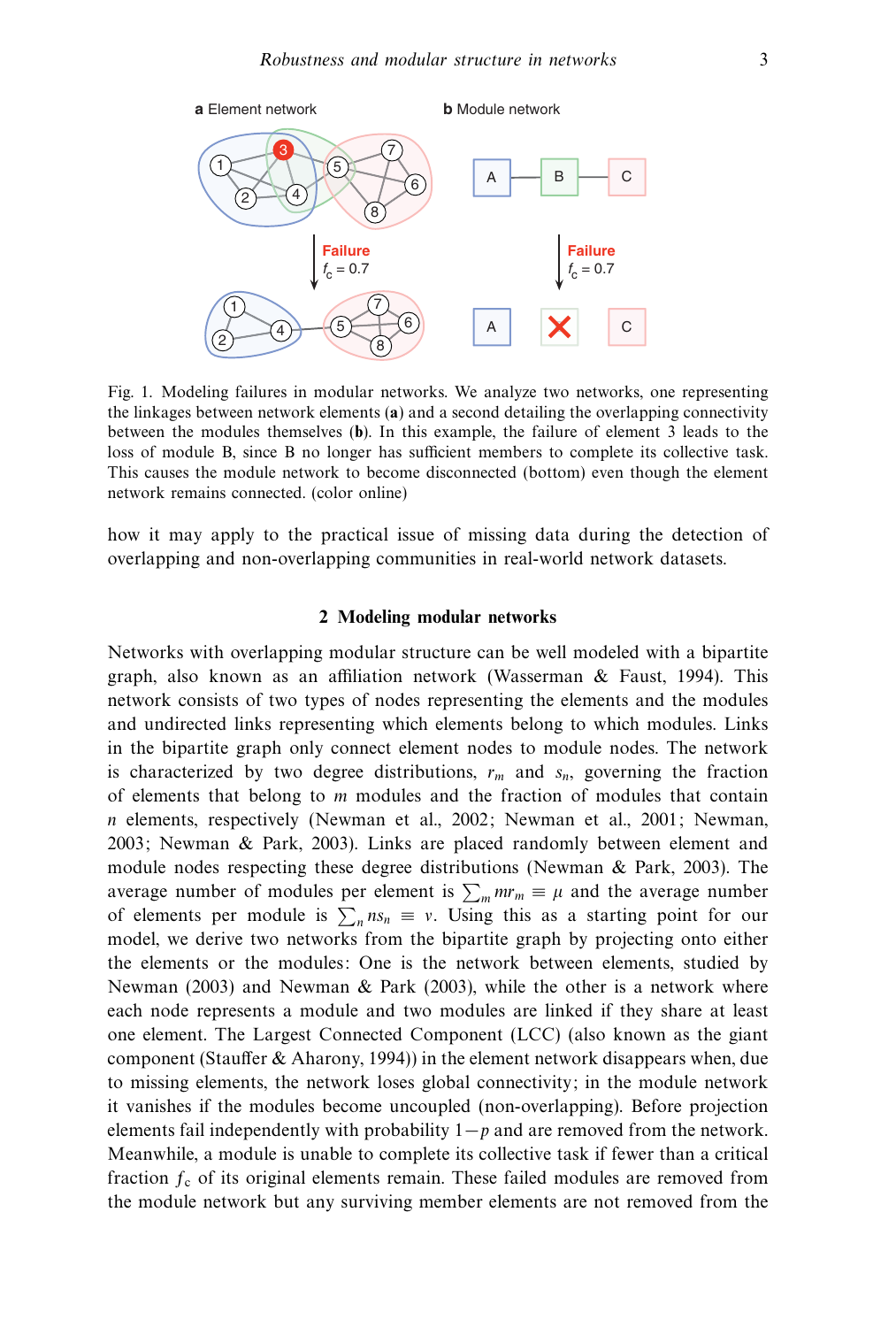element network (Figure 1). This model of element and module failure serves as our starting point, but we will also explore additional models.

Before we analyze this model, it is important to note that it makes two assumptions about the modular nature of the system: that all interactions within each module exist and are equal, and that there are no differences between individual elements that share a module—i.e. there are no "captains" or "team leaders". One may expect that these homogeneous (or "mean-field") assumptions may limit the applicability of results derived from this model. However, we argue that, when large numbers of modules are involved, such microscopic, per-module details are less important to the macroscopic robustness of the large-scale system than the overall organization of the network's modules. That is, an averaged or mean-field model for module failure captures the most essential elements of many systems' robustness. Furthermore, we will present a number of findings that relax these mean-field ingredients.

We wish to determine  $S(p)$ , the fraction of remaining nodes within the LCC as a function of p, for both the element and module networks. We use four generating functions (Newman, 2003; Newman & Park, 2003):

$$
f_0(z) = \sum_{m=0}^{\infty} r_m z^m \quad f_1(z) = \frac{1}{\mu} \sum_{m=0}^{\infty} m r_m z^{m-1}
$$
  
\n
$$
g_0(z) = \sum_{n=0}^{\infty} s_n z^n \quad g_1(z) = \frac{1}{\nu} \sum_{n=0}^{\infty} n s_n z^{n-1}.
$$
\n(1)

These functions generate the probabilities for  $(f_0)$  a randomly chosen element to belong to m modules,  $(f_1)$  a random element within a randomly chosen module to belong to *m* other modules,  $(g_0)$  a random module to contain *n* elements, and  $(g_1)$  a random module of a randomly chosen element to contain *n* other elements.

To analyze this model we now separately study the two projections (the element and module networks) of the original bipartite graph.

# 2.1 Element network $1$

Consider a randomly chosen element A that belongs to a group of size n. Let  $P(k|n)$ be the probability that A still belongs to a connected cluster of  $k$  nodes (including itself) in this group after failures occur:

$$
P(k|n) = {n-1 \choose k-1} p^{k-1} (1-p)^{n-k}.
$$
 (2)

The generating function for the number of other elements connected to A within this group is

$$
h_n(z) = \sum_{k=1}^n P(k|n) z^{k-1} = (zp + 1 - p)^{n-1}.
$$
 (3)

Averaging over module size:

$$
h(z) = \frac{1}{\nu} \sum_{n=0}^{\infty} n s_n h_n(z) = g_1(zp + 1 - p).
$$
 (4)

<sup>&</sup>lt;sup>1</sup> This short calculation was presented in Newman (2003) and Newman & Park (2003). We repeat it here for completeness and to introduce notation used for subsequent calculations.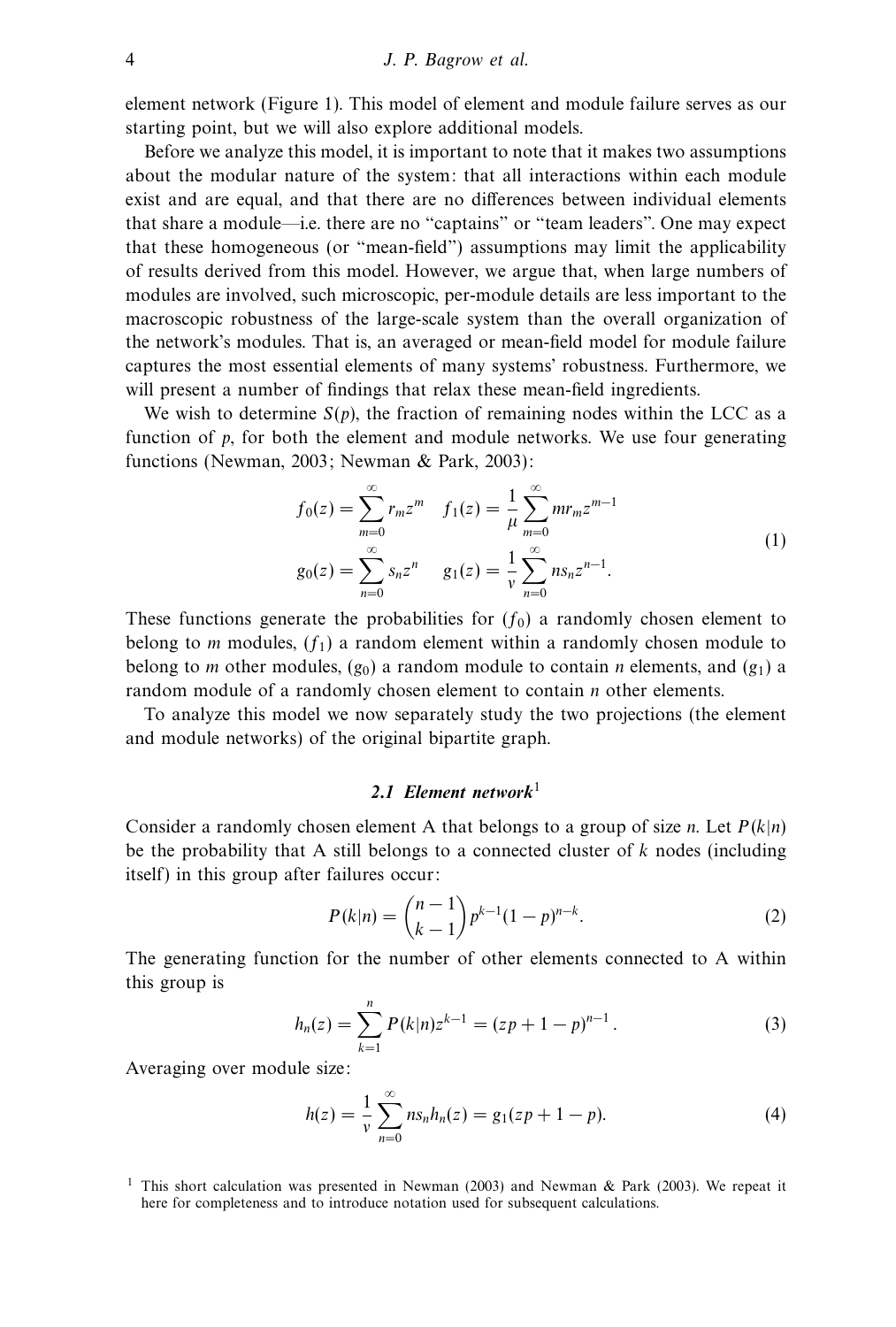The total number of elements that A is connected to, from all modules it belongs to, is then generated by

$$
G_0(z) = f_0(h(z)).
$$
\n(5)

Likewise, the total number of elements that a randomly chosen neighbor of A is connected to is generated by

$$
G_1(z) = f_1(h(z)).
$$
 (6)

Before determining S, we first identify the critical point  $p_c$  where the giant component emerges. This happens when the expected number of elements two steps away from a random element exceeds the number one step away, or

$$
\left. \partial_z G_0(G_1(z)) \right|_{z=1} - \left. \partial_z G_0(z) \right|_{z=1} > 0. \tag{7}
$$

Substituting Equations (5) and (6) gives  $f'_0(1)h'(1)[f'_1(1)h'(1) - 1] > 0$  or  $f'_1(1)h'(1) >$ 1. Finally, the condition for a giant component to exist, since  $h'(1) = pg'_1(1)$ , is

$$
pf_1'(1)g_1'(1) > 1.
$$
 (8)

For the uniform case,  $r_m = \delta(m, \mu)$  and  $s_n = \delta(n, v)$ , this gives  $p(\mu - 1)(v - 1) > 1$ . If  $\mu = 3$  and  $v = 3$ , then the transition occurs at  $p_c = 1/4$ .

To find  $S$ , consider the probability  $u$  for element A not to belong to the giant component. A is not a member of the giant component only if all of A's neighbors are also not members, so u satisfies the self-consistency condition  $u = G_1(u)$ . The size of the giant component is then  $S = 1 - G_0(u)$ .

## 2.2 Module network

Consider a random module C and then a random member element A. Let  $Q(\ell|m)$  be the probability that C is connected to  $\ell$  modules, including itself, through element A, who was originally connected to  $m$  modules including  $C$ :

$$
Q(\ell|m) = {m-1 \choose \ell-1} q_1^{\ell-1} (1-q_1)^{m-\ell} \tag{9}
$$

where

$$
q_1 = \frac{1}{\nu} \sum_{n=0}^{\infty} n s_n \sum_{i=x}^{n} {n-1 \choose i-1} p^{i-1} (1-p)^{n-i}.
$$
 (10)

(Notice that  $q_1 = 1$  when  $x(n) \equiv [nf_c] = 1$  for all n.) The generating function  $j_m$  for the number of modules that C is connected to, including itself, through A is

$$
j_m(z) = \sum_{\ell=1}^m Q(\ell|m) z^{\ell-1} = (zq_1 + 1 - q_1)^{m-1}.
$$
 (11)

Once again, averaging  $j_m$  over memberships gives

$$
j(z) = \frac{1}{\mu} \sum_{m=0}^{\infty} m r_m j_m(z) = f_1(zq_1 + 1 - q_1).
$$
 (12)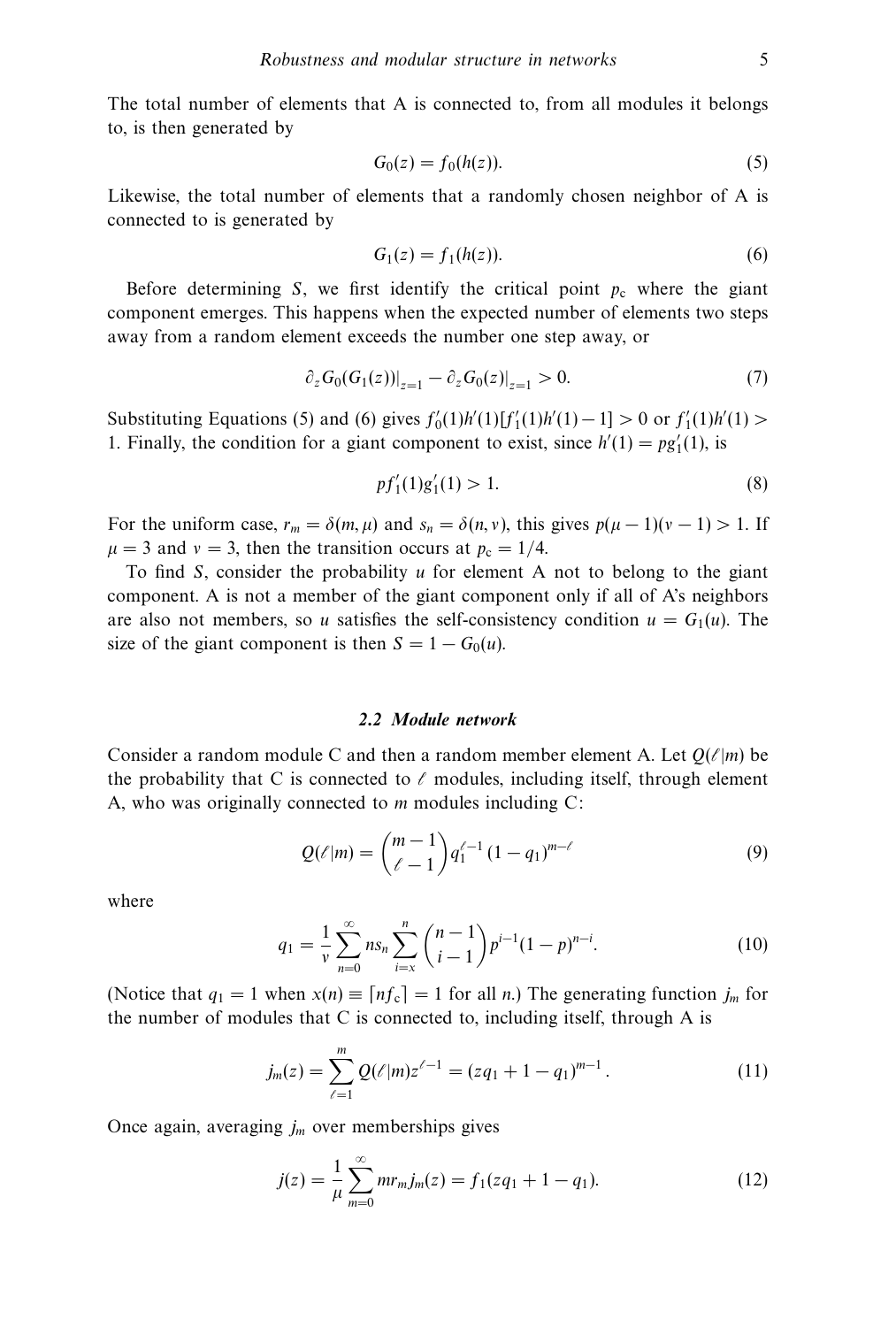

Fig. 2. The size of the Largest Connected Component S for the element and module networks. Theory and simulations confirm that the network undergoes a transition from coupled to non-overlapping modules well before it loses global connectivity. Symbols represent element (⊙) and module ( $\Box$ ) networks. Here we used  $r_m = \delta(m, \mu)$ ,  $s_n = \delta(n, \nu)$ , with  $\mu = 3$  and  $\nu = 6$ . Simulations used 10<sup>6</sup> elements. (color online)

The total number of modules that C is connected to is *not* generated by  $g_0(j(z))$  but by  $\tilde{g}_0(j(z))$ , where the  $\tilde{g}_i$  are the generating functions for module size after elements fail:

$$
\tilde{g}_0(z) = \sum_{n=0}^{\infty} \tilde{s}_n z^n \qquad \qquad \tilde{g}_1(z) = \frac{\sum_{n=0}^{\infty} n \tilde{s}_n z^{n-1}}{\sum_{n=0}^{\infty} n \tilde{s}_n}.
$$
 (13)

The probability  $\tilde{s}_k$  to have k member elements remaining in a module after percolation is given by

$$
\tilde{s}_k = \frac{\sum_n {n \choose k} p^k (1-p)^{n-k} s_n}{\sum_n \sum_{k'=x}^n {n \choose k'} p^{k'} (1-p)^{n-k'} s_n}.
$$
\n(14)

The denominator is necessary for normalization since we cannot observe modules with fewer than  $\lceil nf_c\rceil$  members. Notice that  $\tilde{s}_n = s_n$  when  $s_n = \delta(n, v)$  and  $\lceil nf_c\rceil$  =  $n = v$ .

Finally, the total number of modules connected to C through any member elements is generated by  $F_0(z) = \tilde{g}_0(i(z))$  and the total number of modules connected to a random neighbor of C is generated by  $F_1(z) = \tilde{g}_1(j(z))$ . As before, the module network has a giant component when  $\partial_z F_0(F_1(z))|_{z=1} - \partial_z F_0(z)|_{z=1} > 0$  and S =  $1 - F_0(u) = 1 - \tilde{g}_0(j(u))$ , where u satisfies  $u = F_1(u) = \tilde{g}_1(j(u))$ .

For the uniform case with  $\mu = 3$ ,  $v = 3$ , and  $f_c > 2/3$ , the critical point for the module network is  $p_c = 1/2$ , a considerably higher threshold than for the element network ( $p_c = 1/4$ ). In Figure 2, we show S for  $\mu = 3$  and  $\nu = 6$ . The *robustness* gap, the difference between the critical points for the element and module networks, grows as the module failure cutoff increases, covering a significant range of p for the larger values of  $f_c$ .

Of particular interest are scale-free networks (Barabási & Albert, 1999; Newman, 2010). Here we take  $r_m = \delta(m,\mu)$  as before, but now  $s_n \sim n^{-\lambda}$ , with  $\lambda \ge 2$ . (The degree distribution after projection remains scale-free, with the same exponent, although the maximum degree may increase.) It is known that scale-free networks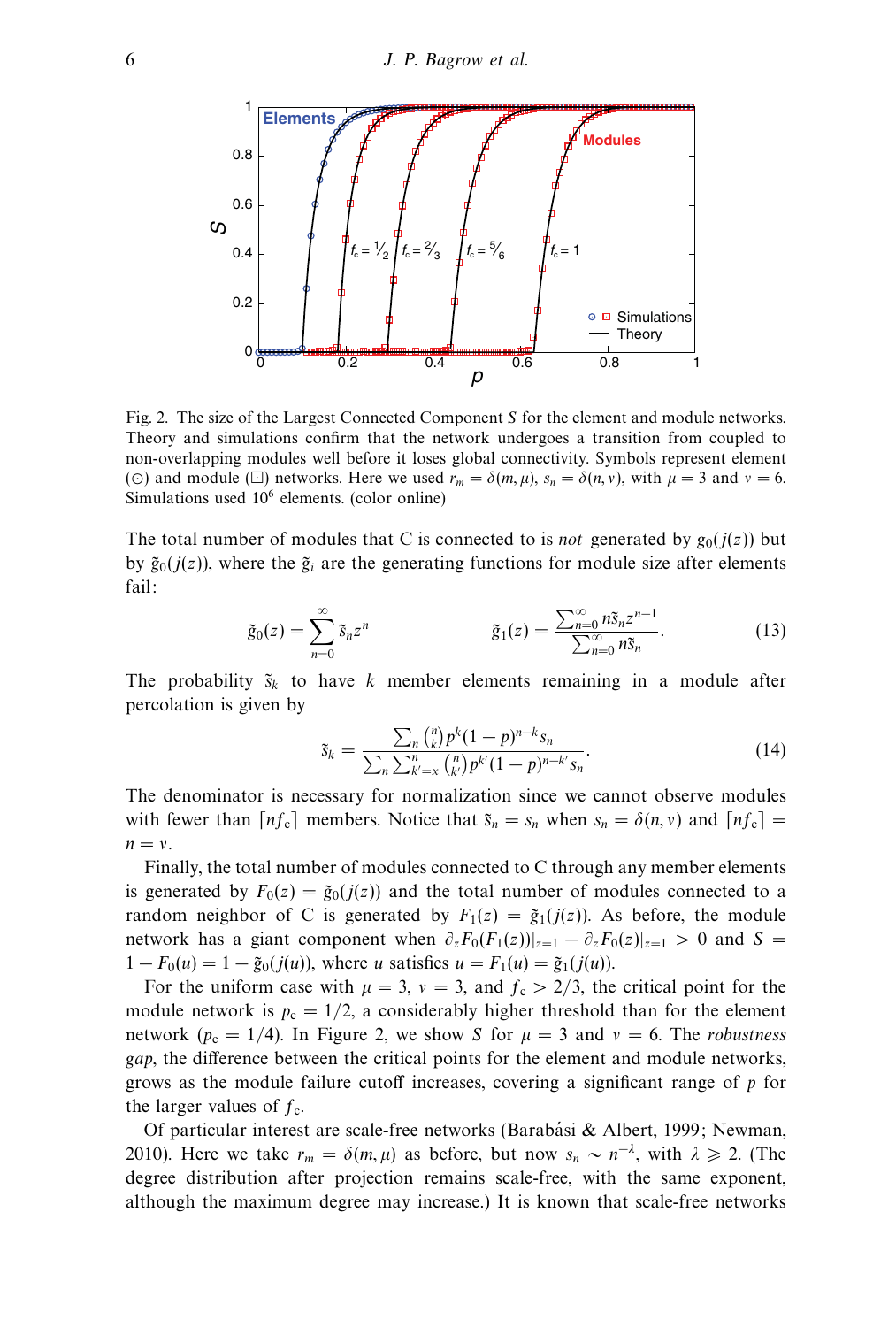

Fig. 3. Robustness of scale-free modular networks. Here  $r_m = \delta(m, 3)$ ,  $s_n \sim n^{-\lambda}$ ,  $f_c = 1/2$ , and  $N \equiv \max\{n \mid s_n > 0\}$ . Increasing N and decreasing  $\lambda$ , measures known to improve the robustness of scale-free networks (Cohen et al., 2000), actually magnifies the difference between the critical points. Surprisingly, this also increases the fragility of the module network, indicating that optimizing against structural failure may worsen the network's functional resilience. Simulations used  $10<sup>5</sup>$  elements. (color online)

are robust to random failures when  $2 < \lambda < 3$  (meaning that  $p_c \rightarrow 0$ ). However, this result also requires that the maximum value  $K$  of the degree distribution be large  $(K \gg 1)$  (Cohen et al., 2000). Indeed, as we lower  $\lambda$ , we discover that, while we increase the robustness of the elements, we actually *decrease* the robustness of the modules (Figure 3). Interestingly, increasing the maximum module size cutoff  $N = \max\{n \mid s_n > 0\}$  improves element robustness, but not overall functional resilience.

#### 2.3 Additional models of modules

Our analytic calculation (Sections 2.1 and 2.2) uses a basic, mean-field model of modular structure. Specifically, we follow Newman and Park (2003) and represent the element-element network as the projection of a bipartite graph between elements and modules. This assumes that each module is fully dense, i.e. that all interactions within the module are present and of equal strength (hence the mean-field nature). Due to these assumptions, this network model is tractable, a great strength. Yet while we expect modules to be unusually dense, it is unlikely that they will universally be completely dense. However, when considering expected behavior over many modules, which is the primary factor of the model's global network robustness, we argue that such higher-order effects and potential microscopic details are subordinate to gross modular features when studying global network connectivity.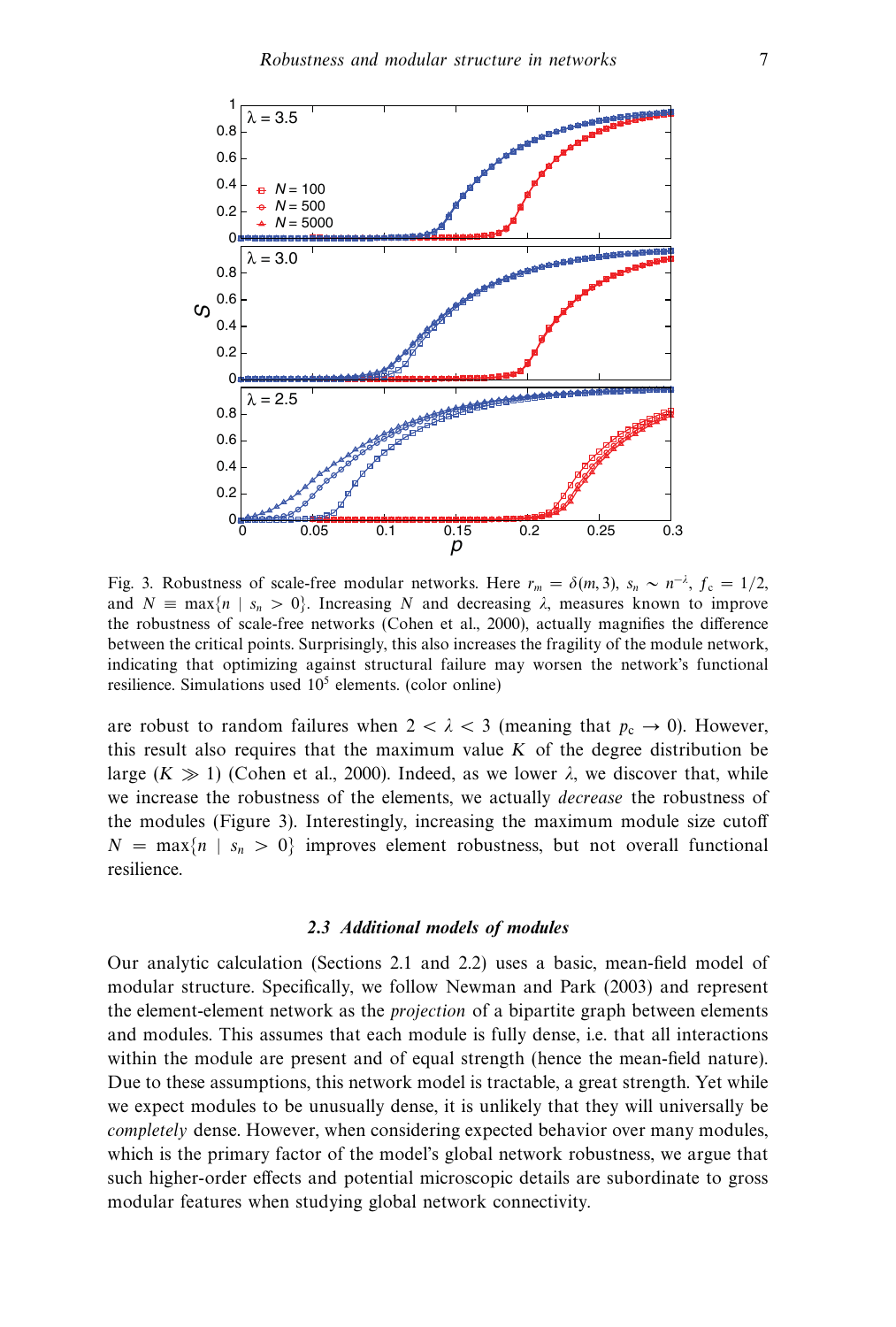

Fig. 4. Modules do not need to be completely dense. Here we study the scale-free modular networks of Figure 3. However, before element failures occur we first delete links inside modules such that the final density of each module is approximately  $1 - \rho$ . When  $\rho = 0$ we recover the results of Figure 3. We consider two values of  $f_c$  (top and bottom) and two scale-free exponents  $\lambda$  (left and right). Closed symbols correspond to element networks, open symbols to module networks. We see that in most cases the decreased density of modules has little effect. Only for the more extreme values of  $\rho$  do we see a change, which is reasonable because high values of  $\rho$  effectively destroy the modular nature of the network. (color online)

Despite this, understanding how more detailed modular representations affect network robustness is important. As a first step we relax our assumption of mean-field intra-modular coupling. Before elements fail (site percolation) we delete each link in the projected element-element network with a probability  $\rho$  (bond percolation). When  $\rho = 0$  we recover the original mean-field model where every module is completely dense. For large values of  $\rho$ , such as  $\rho > 0.8$  or 0.9, the modules possess no intrinsic density above that of the overall density, and we recover a non-modular random graph. What this means is that we now model modules with approximately Erdös–Rényi graphs. In this pre-percolation phase, an element fails if it loses all its neighbors. Such elements are removed from the element-element network and they are counted as element failures towards the modules.

We study the robustness of these networks in Figure 4. We observe that  $\rho$  has little if any influence on the relative robustnesses of the two networks, over a range of parameters. This provides further evidence that our results do not pathologically depend on the mean-field nature (all-to-all coupling) of the underlying model. We return to the importance of module density when we discuss our empirical results in Section 3.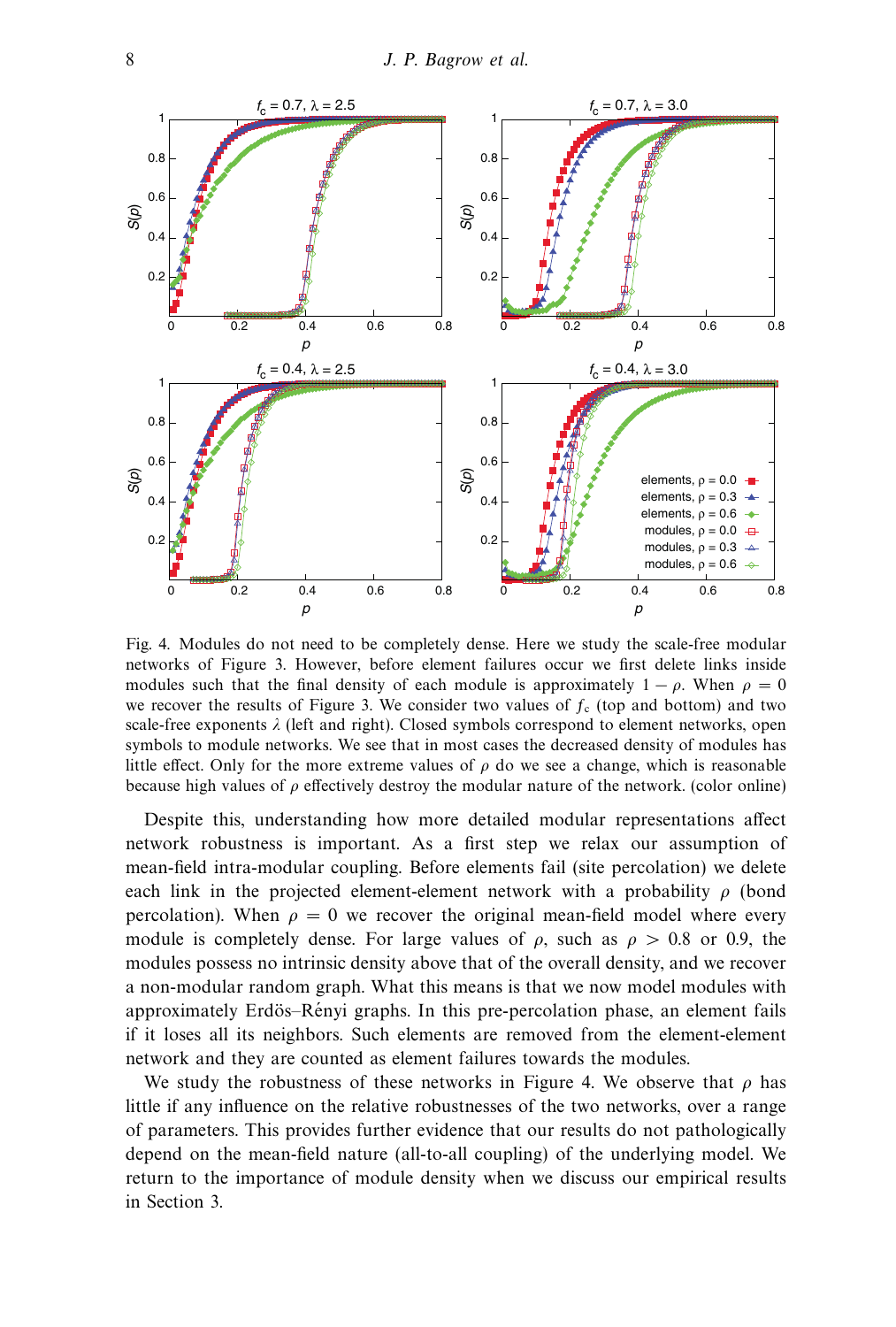## 2.4 Additional models of module failures

We proposed a basic, mean-field model for how modules can fail. Instead of considering the microscopic details of each module, we assumed that a module requires a critical fraction  $f_c$  of its original member elements to remain, regardless of which particular elements actually remain. This was done for the sake of analytic tractability, yet there are numerous other models one can study, typically of greater complexity. For example, certain modules may possess distinct critical structure in such a way that the module may continue to function so long as one key element remains, regardless of how many other elements have failed. But failure of that one element will invariably cause the module to fail.

As a first step towards exploring such alternative models of module robustness, consider the following. Instead of requiring a critical fraction  $f_c$  of elements for a module to function, we now consider a module to remain if it has at least  $x > 0$ elements remaining. This absolute number is now independent of the original size of the module. We can study this analytically using nearly the same calculation presented in Section 2.2; we need only replace  $x(n) = \lfloor nf_c \rfloor$  with  $x = \text{const.}$  In Figure 5, we study the robustness of the scale-free modular networks considered in Figure 3 under this new failure criterion. We see that, while the critical point of the module-module network does vary, it remains different from the critical point of the corresponding element-element network for the most parameter values. The primary change being that increasing the maximum module size does improve the robustness of the module network, when the scale-free exponent  $\lambda < 3$ .

In addition to random failure, seminal network studies also considered attacks where certain nodes—the high-degree hubs—are more likely to fail. We again study the robustness of the scale-free network systems in Figure 3 but now elements fail with probability proportional to their degree in the element-element network. We see in Figure 6 that these attacks do shift the locations of both networks' percolation critical points, as expected. Yet, the module-module network remains less robust to attacks than the element-element network. Thus our qualitative results remain for multiple failure methods, including targeted attacks.

## 3 Empirical results

We study failures in the following four biological and technological real-world datasets: A metabolic network, a protein-protein interaction network, a network of web pages captured by a web crawler, and a brain network captured from fMRI data. The Metabolic and Protein-Protein Interaction (all) networks were previously used in Ahn et al. (2010); details are available there. The World Wide Web network is constructed from a web crawl made available by Google<sup>2</sup>. Finally, the Brain network was derived using normal subject fMRI data where each node is a "voxel" dividing the brain spatially and links exist between voxels with correlated time series. Full technical details can be found in Mørup et al. (2010). (We preprocessed the fMRI network to remove spurious connections; see Appendix A for full details.)

<sup>2</sup> Google no longer hosts these data, but it remains available at http://snap.stanford.edu/data/web-Google.html.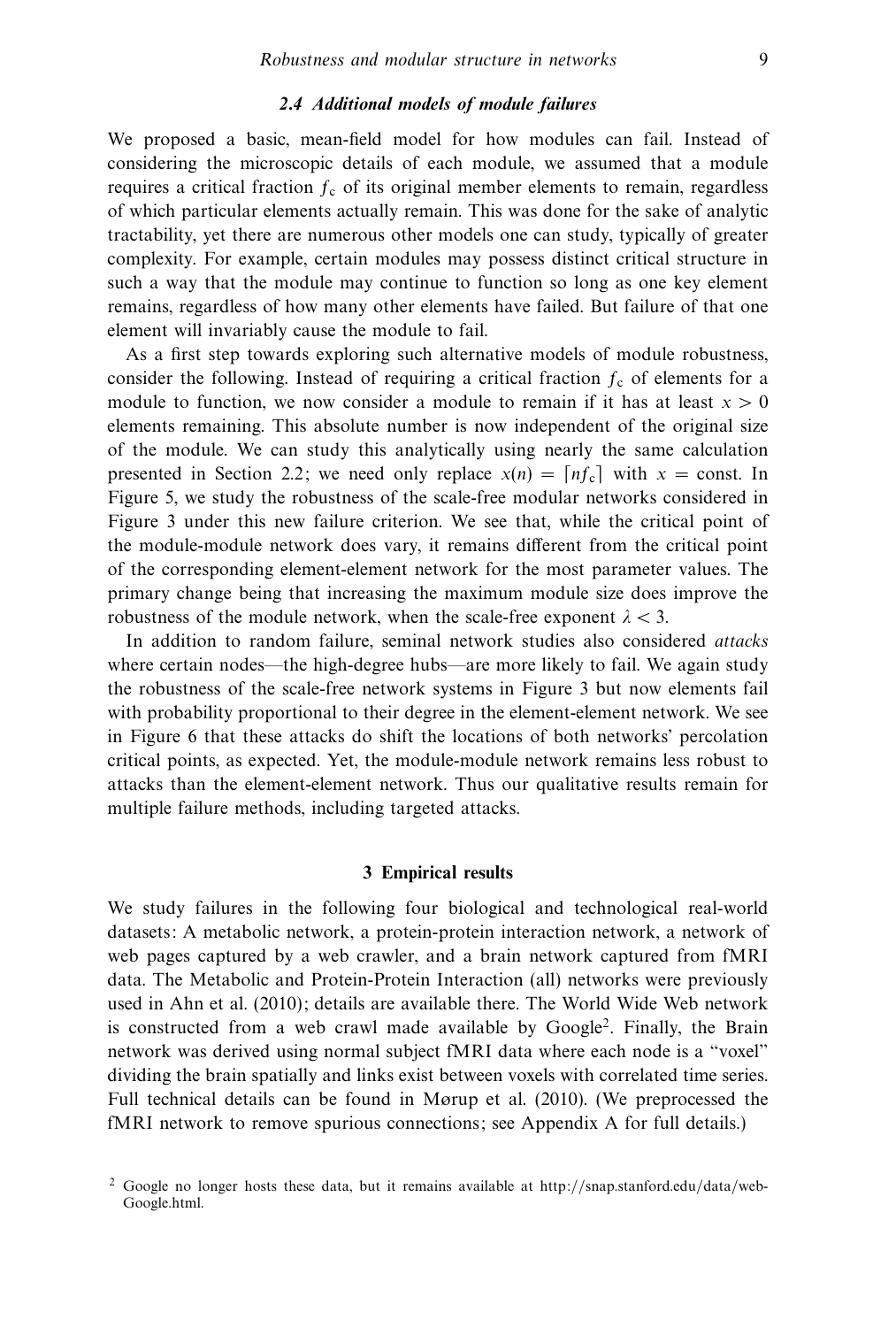

Fig. 5. An alternative failure mode for modular networks. Here modules fail when they have fewer than  $x = 4$  original member elements remaining. This absolute cutoff size differs from the relative cutoff model where a fraction  $f_c$  of the original member elements needed to remain for the module to remain functional. We see that, despite this very different mechanism for module failure, the difference in critical points between the two networks remains, supporting the generality of our results. (a) The size of the largest connected component for the elementelement and module-module networks for a scale-free distribution of module sizes with scale-free exponent  $\lambda = 3$ . We see that the critical points remain different as we increase the maximum module size cutoff  $N$ . (b) As per panel a but for a broader module size distribution  $(\lambda = 2.5)$ . We see that increasing N can decrease the gap between the element and module critical points.  $(c-d)$  The same networks as in panels (a) and (b) but now we plot the size of the second largest connected component. This takes a maximum value at approximately the transition point  $p_c$  and may more clearly illustrate how the critical points change as N is varied. (color online)

Unlike the analytical models (Section 2), here we do not know the modules in advance, so we estimate them with an overlapping community detection algorithm (Ahn et al., 2010). This algorithm works by extracting link communities at the level of maximum partition density (Ahn et al., 2010), which were then converted to overlapping node communities to provide the estimated modules. Only communities with at least three nodes were considered (Ahn et al., 2010). These networks tend to be smaller than those previously discussed, introducing finite-size effects that mask the behavior of S (Figure 7). To overcome this, we additionally present S′ , the fraction of original nodes that remain in the LCC. This slightly different definition behaves better for very small networks and high failure probabilities (small  $p$ ) because the denominator does not go to zero, but the transition at the critical point is not as dramatic, making it harder to find the critical point. To more clearly demonstrate that the critical points of element and module networks in the empirical data are not the same, we also calculate  $R_{21}$ , the ratio of the size of the second largest to largest component  $(R_{21}(p)$  tends to peak at the critical point). As shown in Figure 7, the modules fall apart more easily than the elements, qualitatively matching our model across a broad range of networks.

In Section 2.3 and Figure 4, we discussed a model of modules that relaxed the need for them to be completely dense, and showed that the robustness gap between the element network and module network remained. That we do not require completely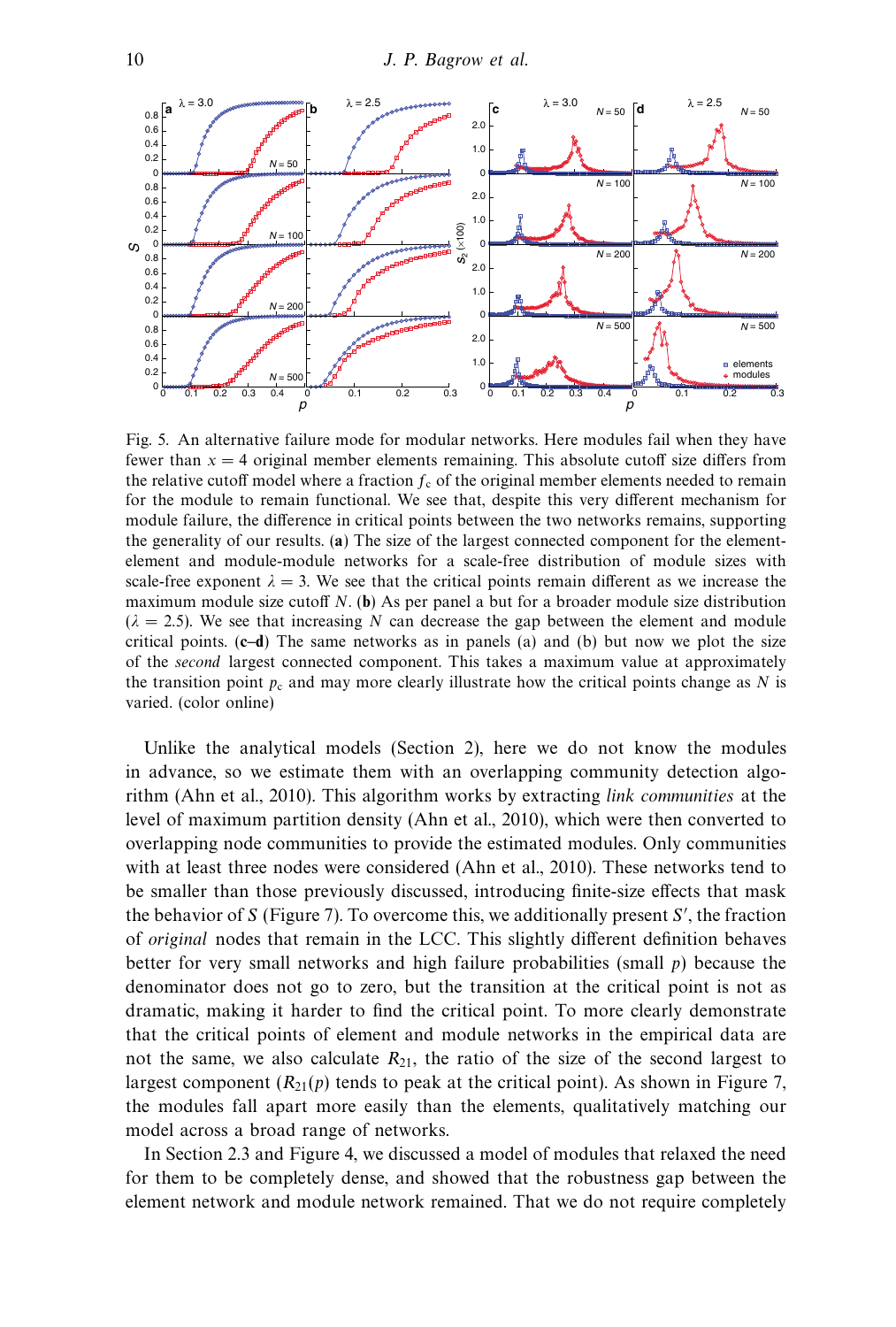

Fig. 6. Attacking modular networks. Here we consider the robustness of scale-free modular networks (compare to Figure 3) under intentional attacks where element failures are no longer uniformly random, but instead the probability for an element to fail is proportional to the degree of the element in the original network such that higher degree elements are more likely to fail than lower degree elements. We observe that, while smaller for attacks than random failures, the difference between the percolation critical points of the two networks remains. Simulations used  $10<sup>4</sup>$  elements. (color online)

dense modules is further supported by the evidence presented here using real-world networks and their community structure. These module networks are not created by projecting a bipartite node-community graph. The modules themselves are not modeled but instead arise naturally from a community detection method. These detection methods attempt to find dense graphs, but do not impose structural restrictions. In Figure 8, we present the distribution of module densities—defined as the fraction of potential links within a module that actually exist—for all modules of each empirical network. We see that most modules are dense, but not completely dense: most modules have about two-thirds link density, corresponding to a value of  $\rho = 1/3$  in our relaxed model. Since the empirical networks show qualitatively similar relative robustness, this further supports the fact that our results depend on the presence of dense modules but not on strict forms for those modules.

## 4 Discussion

We have used an analytically tractable network model to study the robustness of modular networks to the random failures of elements. By analyzing a second network detailing the connectivity between modules, we have shown that the overlapping modular structure of the network is more susceptible to random failures than expected. As mentioned previously, this modular network model makes mean-field assumptions about both the nature of the modules and how element failures lead to module failures. To understand whether these assumptions limit our results, we studied different models of modules within networks (Section 2.3) and different types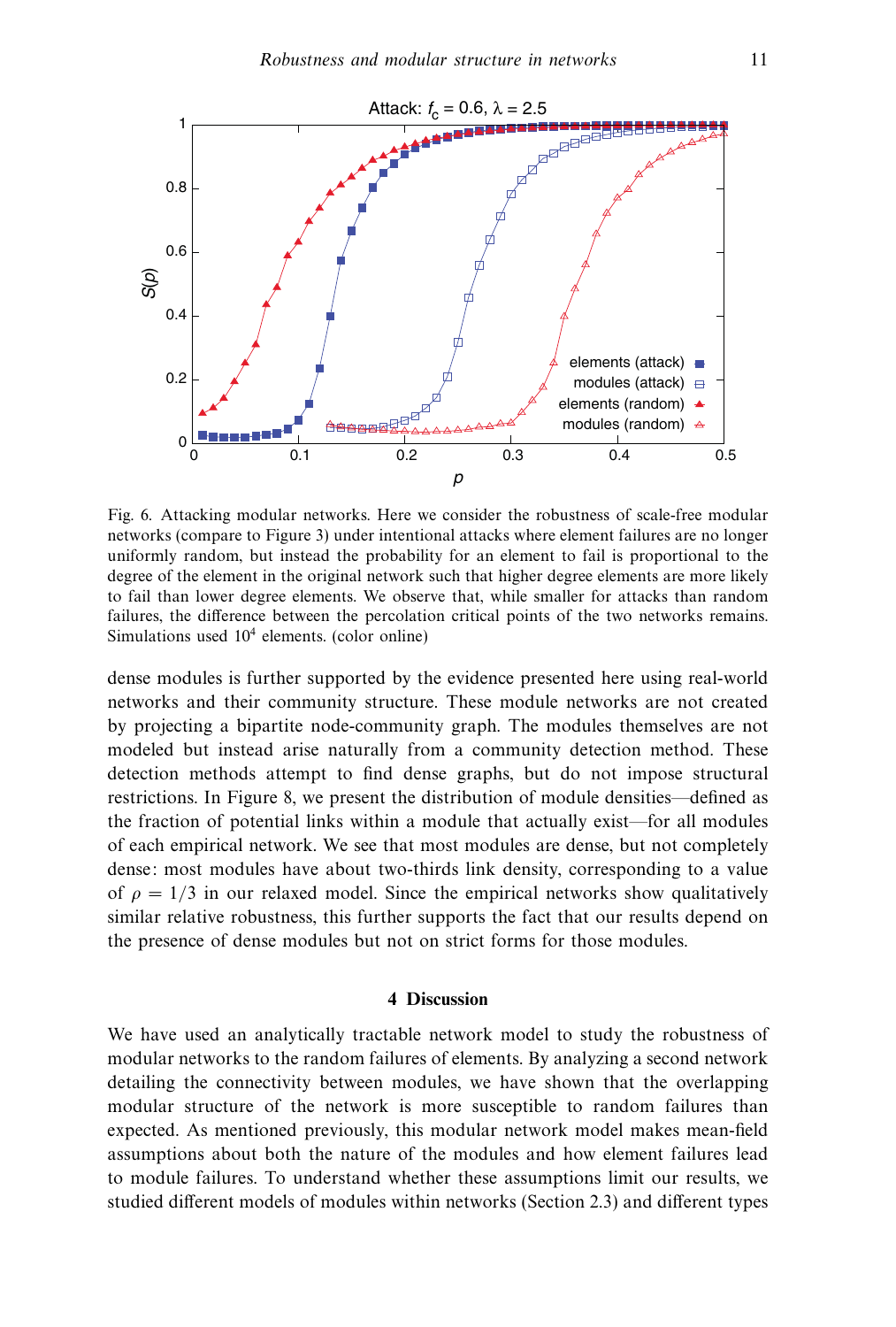

Fig. 7. Failures in a number of real, modular networks. Many of these networks are robust to random failures (the element networks exhibit very small  $p_c$ ). The behavior of the largest connect component for all the empirical networks qualitatively matches that of the model, as the identified modules uncouple faster than the network itself. (top) Our original definition of S as the fraction of remaining nodes within the LCC tends to mask the transition for very small networks, as seen by the upward turn at small p for some of the red curves. (**bottom**) We additionally plot S', the fraction of *original* nodes in the LCC. This leads to a less dramatic transition but also avoids the denominator of S becoming very small. (insets) Finally, to clearly demonstrate the robustness gap between the two networks, we also show the ratio  $R_{21}$  of the size of the second largest to largest component ( $f_c = 0.7$ ) as a function of p, which tends to peak at  $p_c$ , further illustrating the difference in critical points for the two networks. (color online)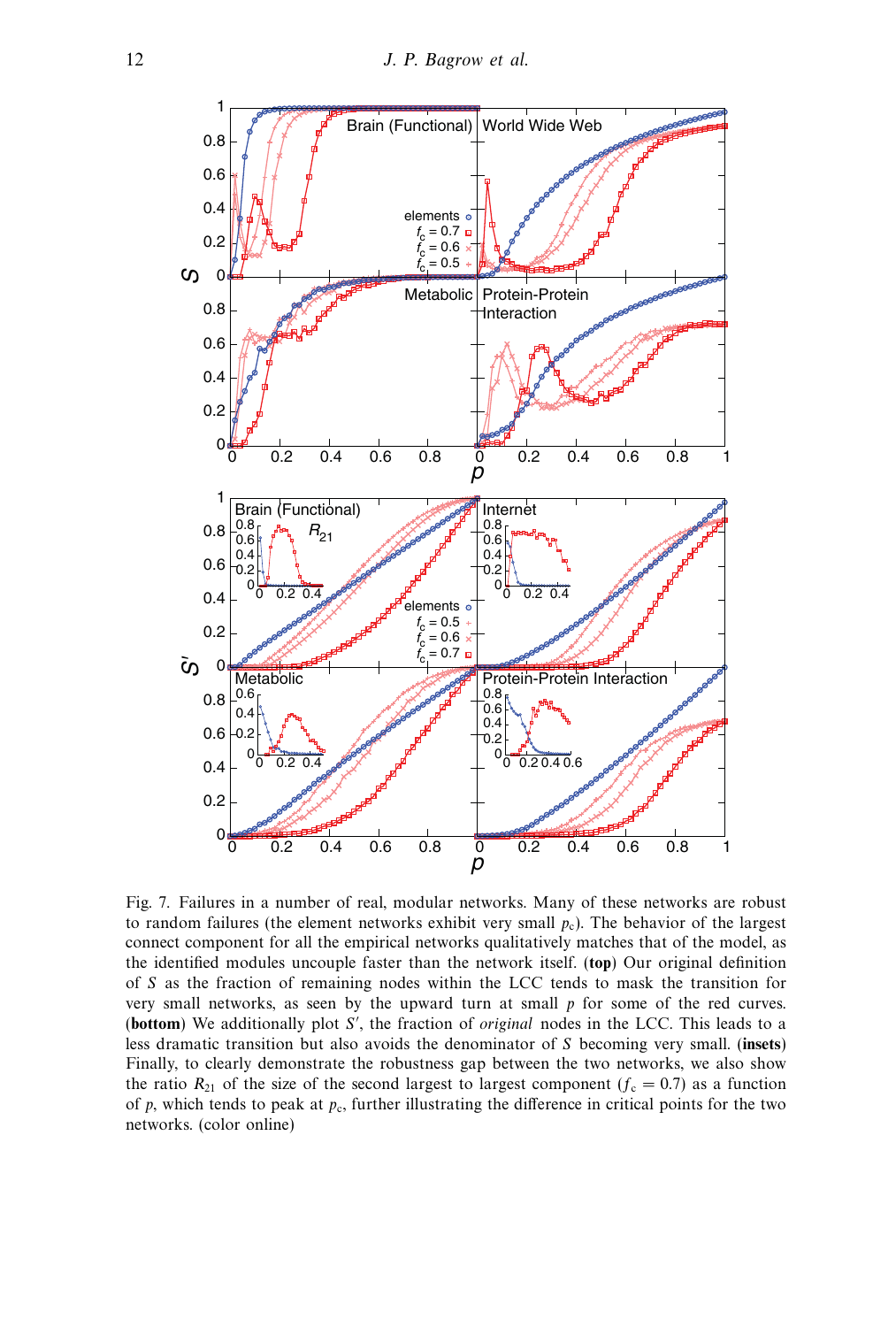

Fig. 8. Densities of empirically measured modules. For each of the four empirical datasets, we compute the distribution of densities for subgraphs corresponding to the modules found using link communities (Ahn et al., 2010). The density  $d$  is defined as the fraction of possible edges actually found within the module, i.e.  $m / {n \choose 2}$  where m is the actual number of links in the module and  $n$  is the number of nodes. We see that few modules are completely dense, except for the world wide web network where approximately 40% of modules are fully dense. Instead most network modules have densities between  $d = 0.2$  and 2/3. This means that the empirical results shown in Figure 7 do not require fully dense, mean-field modules for lower modular robustness to be present, further supporting the generality of our results. (color online)

of module failure mechanisms (Section 2.4) including targeted attacks (Figure 6). In all cases the presence of modules within the network affects the robustness of the system.

There are a number of interesting avenues for further work. We considered the simplest case of random failures but further analysis of purposeful attacks (where, e.g. elements with more connections are more likely to fail) are also important. Likewise, the model we use assumes that all links exist within modules, but links between modules are certainly possible. These additional "weak" links can only enhance the robustness of the element network, but will not strengthen the module network, so that the network's functional resilience does not improve. Beyond structural characteristics of these modular networks it is important to understand the effect of failures and modular structure on critical phenomena such as synchronization (Arenas et al., 2008), contact processes (Sood & Redner, 2005), cascades (Motter, 2004; Buldyrev et al., 2010; Brummitt et al., 2012) or other dynamics (Dorogovtsev et al., 2008).

Finally, this work may also help to understand how analyses of empirical networks are affected by missing data, of critical importance when finding communities, or empirically discovering modules (Girvan & Newman, 2002). Here  $p$  is the probability that a network element is successfully captured by an experiment, such as a highthroughput biological assay or web crawler, and the "failure" of a module is now the inability of a hypothetical or idealized community detection method to discover it due to the module's lack of density in the sampled network. In this scenario, our results the difference between the critical points of the element and module networks—may indicate that, if the network is sampled down to the intermediate regime where nodes are connected but modules are uncoupled, the community overlap in the network will be underestimated, allowing even non-overlapping community methods to succeed. Of course, this is a simplified picture and requires further investigation. We do not know the true community structure and the networks are likely to be already missing data. Yet, since the existence of strongly overlapping community structure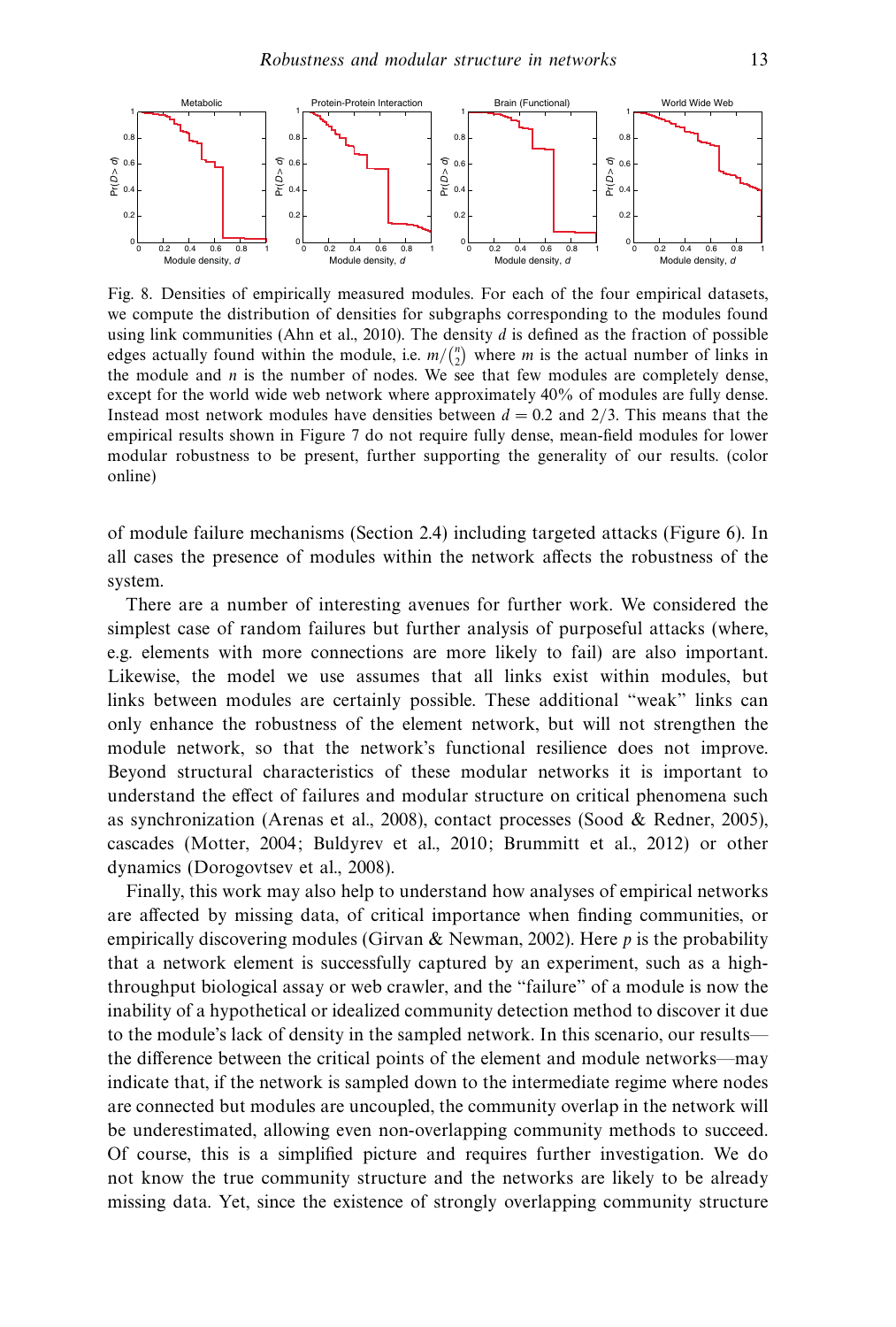has been established in many networks (e.g. Ahn et al., 2010) and as we have shown that sampling tends to reduce overlap between modules, we argue that community overlap in real networks is likely to be underestimated.

## Acknowledgments

We thank H. Rozenfeld, F. Simini, Y.-R. Lin, J. Menche, D. Wang, D. ben-Avraham, and A.-L. Barabási for many useful discussions; and H. Siebner and K. Madsen at Hvidovre Hospital's Danish Research Centre for Magnetic Resonance for normalpatient fMRI data. The authors acknowledge the Center for Complex Network Research, supported by the James S. McDonnell Foundation, the NSF, NIH, US ONR and ARL, DTRA, and NKTH NAP.

## References

- Achlioptas, D., D'Souza, R. M., & Spencer, J. (2009). Explosive percolation in random networks. Science, 323(5920), 1453–1455.
- Ahn, Y.-Y., Bagrow, J. P., & Lehmann, S. (2010). Link communities reveal multiscale complexity in networks. Nature, 466(7307), 761–764.
- Albert, R., Jeong, H., & Barabási, A.-L. (2000). Error and attack tolerance of complex networks. Nature, 406(6794), 378–382.
- Arenas, A., Díaz-Guilera, A., Kurths, J., Moreno, Y., & Zhou, C. (2008). Synchronization in complex networks. Physics Reports, 469(3), 93–153.
- Balcan, D., & Vespignani, A. (2011). Phase transitions in contagion processes mediated by recurrent mobility patterns. Nature Physics, 7(7), 581–586.
- Barabási, A.-L., & Albert, R. (1999). Emergence of scaling in random networks. Science, 286(5439), 509–512.
- Brummitt, C. D., D'Souza, R. M., & Leicht, E. A. (2012). Suppressing cascades of load in interdependent networks. Proceedings of the National Academy of Sciences USA, 109(12), E680–E689.
- Buldyrev, S. V., Parshani, R., Paul, G., Stanley, H. E., & Havlin, S. (2010). Catastrophic cascade of failures in interdependent networks. Nature, 464(7291), 1025–1028.
- Callaway, D. S., Newman, M. E. J., Strogatz, Steven H., & Watts, Duncan J. (2000). Network robustness and fragility: Percolation on random graphs. Physical Review Letters, 85(25), 5468–5471.
- Chen, W., & D'Souza, R. M. (2011). Explosive percolation with multiple giant components. Physical Review Letters, 106(11), 115701.
- Cohen, R., Erez, K., ben-Avraham, D., & Havlin, S. (2000). Resilience of the internet to random breakdowns. Physical Review Letters, 85(21), 4626–4628.
- Cohen, R., Erez, K., ben-Avraham, D., & Havlin, S. (2001). Breakdown of the internet under intentional attack. Physical Review Letters, 86(16), 3682–3685.
- Colizza, V., Pastor-Satorras, R., & Vespignani, A. (2007). Reaction–diffusion processes and metapopulation models in heterogeneous networks. Nature Physics, 3(4), 276–282.
- de Reus, M. A., Saenger, V. M., Kahn, R. S., & van den Heuvel, M. P. (2014). An edgecentric perspective on the human connectome: Link communities in the brain. Philosophical Transactions of the Royal Society B: Biological Sciences, 369(1653), 20130527.
- Dorogovtsev, S. N., Goltsev, A. V., & Mendes, J. F. F. (2008). Critical phenomena in complex networks. Reviews of Modern Physics, 80(4), 1275–1335.
- Galbraith, J. R. (1974). Organization design: An information processing view. Interfaces, 4(3), 28–36.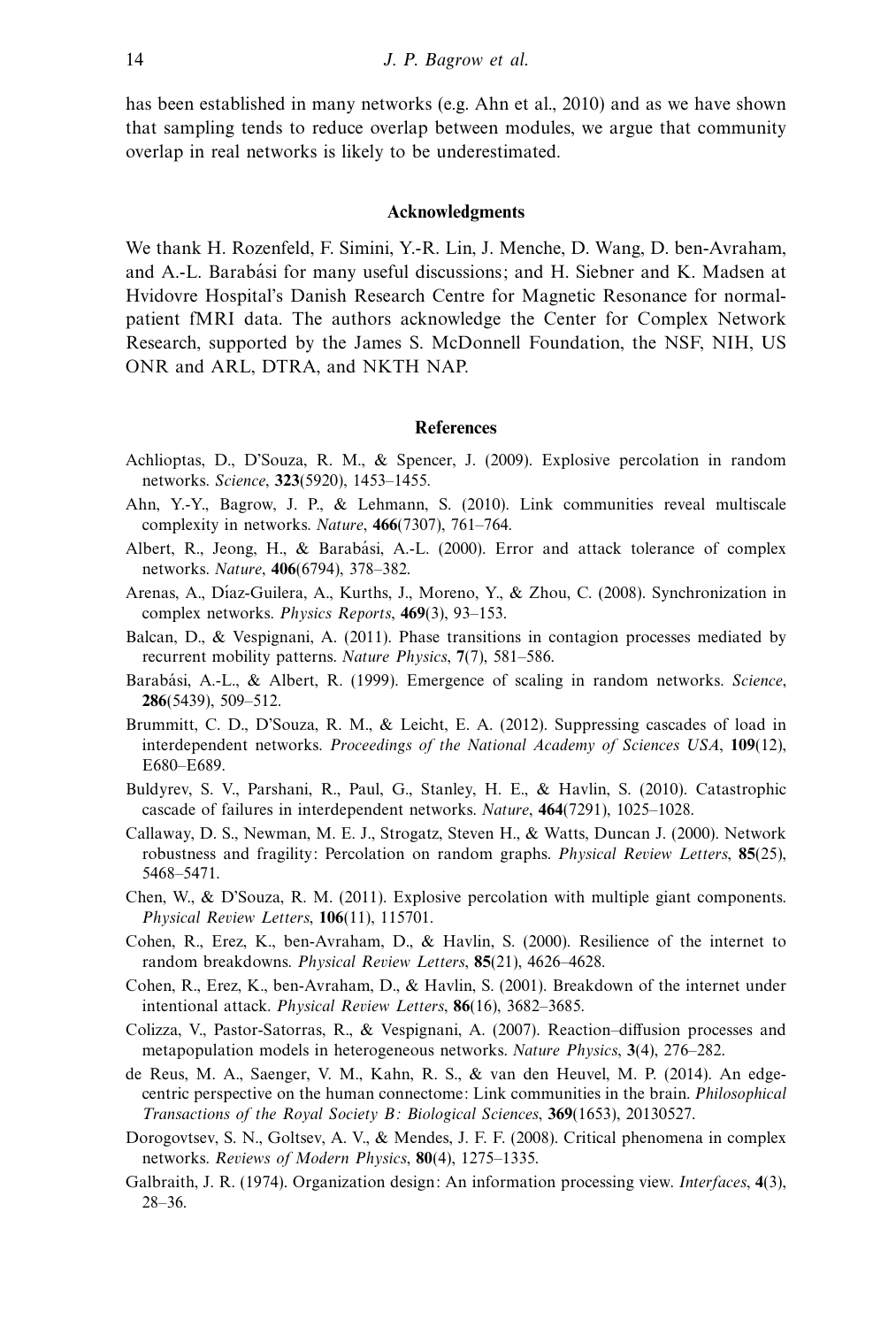- Girvan, M., & Newman, M. E. J. (2002). Community structure in social and biological networks. Proceedings of the National Academy of Sciences USA, 99(12), 7821–7826.
- Kaiser, K. M., & King, W. R. (1982). The manager-analyst interface in systems development. MIS Quarterly, 6(1), 49–59.
- Kaiser, M. (2011). A tutorial in connectome analysis: Topological and spatial features of brain networks. Neuroimage, 57(3), 892–907.
- Mørup, M., Madsen, K., Dogonowski, A.-M., Siebner, H., & Hansen, L. K. (2010). Infinite relational modeling of functional connectivity in resting state fmri. Advances in Neural Information Processing Systems, Vol. 23, pp. 1750–1758.
- Motter, A. E. (2004). Cascade control and defense in complex networks. Physical Review Letters, 93(9), 098701.
- Newman, M. E. J. (2003). Properties of highly clustered networks. Physical Review E, 68(2), 026121.
- Newman, M. E. J. (2006). Modularity and community structure in networks. Proceedings of the National Academy of Sciences USA, 103(23), 8577–8582.
- Newman, M. E. J. (2010). Networks: An introduction. USA: Oxford University Press.
- Newman, M. E. J., & Park, J. (2003). Why social networks are different from other types of networks. Physical Review E, 68(3), 036122.
- Newman, M. E. J., Strogatz, S. H., & Watts, D. J. (2001). Random graphs with arbitrary degree distributions and their applications. Physical Review E, 64(Jul), 026118.
- Newman, M. E. J., Watts, D. J., & Strogatz, S. H. (2002). Random graph models of social networks. Proceedings of the National Academy of Sciences USA, 99(Suppl 1), 2566.
- Palla, G., Derenyi, I., Farkas, I., & Vicsek, T. (2005). Uncovering the overlapping community structure of complex networks in nature and society. Nature, 435(7043), 814–818.
- Pu, S., Wong, J., Turner, B., Cho, E., & Wodak, S. J. (2009). Up-to-date catalogues of yeast protein complexes. Nucleic Acids Research, 37(3), 825–831.
- Serrano, M., Boguñá, M., & Vespignani, A. (2009). Extracting the multiscale backbone of complex weighted networks. Proceedings of the National Academy of Sciences USA, 106(16), 6483.
- Sood, V., & Redner, S. (2005). Voter model on heterogeneous graphs. Physical Review Letters, 94(17), 178701.
- Stauffer, D., & Aharony, A. (1994). Introduction to percolation theory. London, UK: Taylor & Francis.
- Stearns, F. W. (2010). One hundred years of pleiotropy: A retrospective. Genetics, 186(3), 767–773.
- Vedres, B., & Stark, D. (2010). Structural folds: Generative disruption in overlapping groups. American Journal of Sociology, 115(4), 1150–1190.
- Vego, M. N. (2009). Joint operational warfare: Theory and practice. Washington, DC: Government Printing Office.
- Vespignani, A. (2009). Predicting the behavior of techno-social systems. Science, 325(5939), 425–428.
- Vespignani, A. (2011). Modelling dynamical processes in complex socio-technical systems. Nature Physics, 8(1), 32–39.
- Wasserman, S., & Faust, K. (1994). Social network analysis: Methods and applications. Vol. 506, Cambridge, UK: Cambridge University Press.

# A Brain network preprocessing

The Brain network was derived using normal subject fMRI data where each node is a "voxel" dividing the brain spatially and links exist between voxels whose respective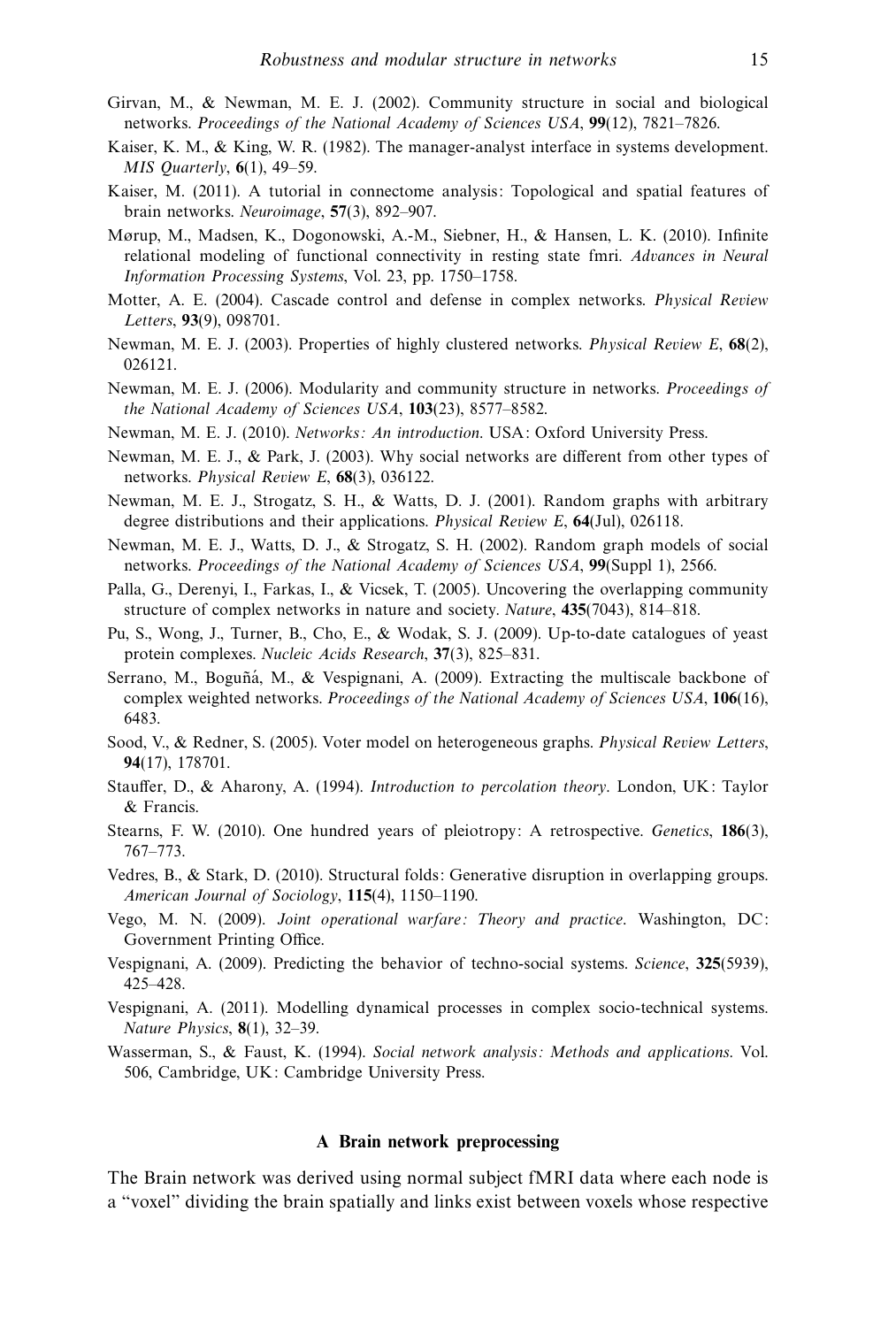

Fig. A 1. Extracting the multiscale backbone and link communities of the fMRI brain network. We track the fraction of nodes and links remaining in the network as a function of the backbone threshold  $\alpha$ . Choose  $\alpha$  too small and little of the network remains; too big and the density is not altered. We see a small window near  $0.35 < \alpha < 0.4$  where the number of links drops but the majority of nodes remain. We choose  $\alpha = 0.37$  (indicated) to exploit this. (inset) Partition density (Ahn *et al.*, 2010) as a function of link dendrogram threshold for the extracted network. The vertical line denotes the threshold at which the dendrogram was cut to determine link communities. (color online)

BOLD time series are correlated. We begin with the top 200,000 most correlated links, measured using mutual information (Mørup et al., 2010). A single voxel had very high degree,  $k = 0.73$  N (the next highest degree is  $k = 0.096$  N) so we first remove it. This leaves 5,038 nodes and 196,311 links.

We further preprocess this dense, weighted network by extracting its *multiscale* backbone (Serrano et al., 2009). To do so, we use the Serrano algorithm (2009) with local heterogeneity significance threshold  $\alpha = 0.37$ . To determine this value of  $\alpha$  we use the following approach. The goal of the backbone extraction method is to prune potentially spurious links by finding significant links while disconnecting few nodes from the network. If  $\alpha$  is too small many nodes will lose all their neighbors since few links will be significant. Yet if  $\alpha$  is too high few links will be pruned since most links will appear to be significant. Therefore, we wish to choose  $\alpha$  such that the density of links is decreased but few nodes have been removed. In Figure A 1, we plot the fraction of nodes and the fraction of links remaining in the graph as a function of α. Indeed, we see a distinct window 0.35 < α < 0.39 where link removals occur but few nodes have been lost. We choose  $\alpha = 0.37$ , a value in the middle of this range where many links have been removed but nearly all nodes are still present in the network.

After extracting significant links using the backbone algorithm, the fMRI data is reduced to a final network of 5,038 nodes and 77,680 links. For the brain network (and all networks), link communities were extracted at the link dendrogram level of